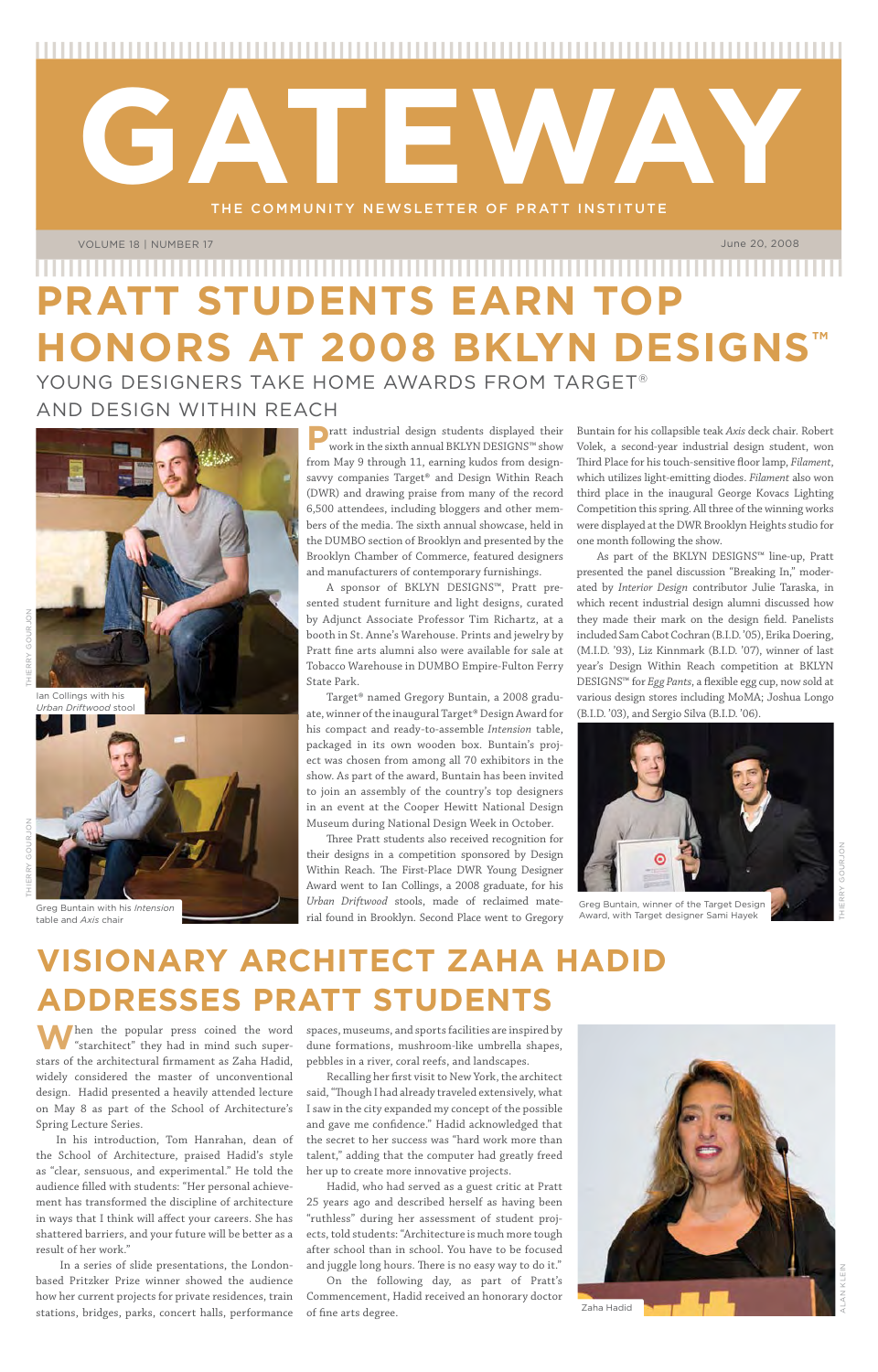MATTHEW BERMAN, visiting assistant professor, Architecture, and principal at the architectural design firm workshop/apd (www.workshopapd.com), will host *What the Window Washer Saw*, a new cable television series to premier in July on Gallery HD (Channel 714). The original weekly television series will focus on the world's most iconic skyscrapers.

MARY D. EDWARDS, adjunct professor (CCE), Art History, presented a paper, titled "An Analysis of Diverse Medieval Images within Their Cultural Context," at the 43rd International Congress on Medieval Studies in Kalamazoo, Michigan in May. She also co-chaired the session "Gravity and Levity in the 14th Century" at the conference. Edwards was elected vice-president of the

NELSON HANCOCK, visiting assistant professor, Social Science and Cultural Studies, has been appointed the coordinator of Critical and Visual Studies. He replaces Ann Holder who will spend a year at Harvard, where she will teach part time and work on a book. She will return to her faculty position in fall 2009. Hancock has a Ph.D. in cultural anthropology from Columbia University and a B.A. from Princeton University. Since 2005, he has taught such courses as Anthropology, Visual Anthropology, Indigenous People and Colonial Encounters at Pratt.

Fourteenth-century Society while at the conference. After two years in that position, she will become president of the organization.

CLAUDIA HERBST, associate professor, Digital Arts has published the book *Sexing Code: Subversion, Theory and Representation* (Cambridge Scholars Publishing). The book investigates the gender of programming in popular culture and demonstrates that the gendering

TOM KLINKOWSTEIN, adjunct professor, Graduate Communications Design, and IRENE PEREYRA (M.I.D. '07) presented a 3.25 x 97.5 feet "diagrammatic narrative" about the future and design, titled "A Day in the Life of a Networked Designer's Smart Things or a Day in a Designer's Networked Smart Things, 2030," at the Designcenter Winkelhaak in Antwerp, Belgium, on June 6, 2008.

PRESIDENT THOMAS F SCHUTTE participated in the CREATIVITY Roundtable at the National Arts Club in Manhattan on April 29. More than 200 people attended the event, which also featured playwright Edward Albee and author Erica Jong—both subjects in the book *CREATIVITY: Unconventional Wisdom from 20 Accomplished Minds* (Palgrave Macmillan, 2007), edited by Lifetime Trustee Herb Meyers (B.F.A. '49) and Richard Gerstman. The book presents interviews

of programming selectively confers the privilege of authorship and is therefore a salient factor in the production of culture in the twenty-first century. Research for the book was completed with the support of a Pratt Institute Faculty Development grant.

with 20 of the most influential creative leaders of our time. Roundtable panelists spoke about the importance of creativity, their learning and creative processes, and their influences. Meyers and Gerstman moderated the discussion.

### **faculty and staff notes**

## **faculty and staff focus**

### PATRICIA MADEJA, Adjunct Associate Professor, Fine Arts



How long have you coordinated the Jewelry area in Fine Arts?

I was appointed area coordinator for jewelry in 2005 when Professor Judith Reiss retired. When I was invited to join the jewelry faculty in 1998, it was clear to me as an alumna that the jewelry area was not realizing its full potential, considering its location and the absence of any competitive programs in New York City. I wanted to

enhance the visibility and curriculum of the jewelry concentration and improve the studio facilities in hopes of creating a strong, competitive area in Fine Arts. Since 2005, the facilities have been expanded twice thanks to the support of the administration and 2008 represented our largest graduating class of jewelry majors to date and we are on track to surpass those numbers in 2010. Jewelry currently has seven extraordinary faculty members including the former coordinator Professor Judith Reiss and Timothy McMahon, our incredibly dedicated fulltime technician.

#### How does the Jewelry area fit into Fine Arts?

Jewelry is not a major. Along with ceramics, it's designated as a concentration in Sculpture. However, it's my vision that jewelry will one day be its own major and I believe we are on a path to achieving that goal. The curriculum has been dramatically expanded with the addition of more

classes specific to the needs of our students resulting in a program more on par with other top ranked jewelry programs in the country.

#### Any plans for the near future?

I would like to see CAD (computer-aided design) added to the Fine Arts curriculum to benefit all the 3D areas. We'd also like to restore the graduate program, improve our international exposure and educational relationships, and engage in more cross-disciplinary experiences. I'd like to see prominent jewelry artists included in the Art and Design guest lecture series as well as a jewelry exhibition at the Pratt Manhattan Gallery to increase the awareness, understanding and appreciation of our medium and to dispel some preconceptions often associated with the discipline. For example, I often encounter an assumption associated with jewelry that the work will encompass a mainstream design sensibility, use traditional materials, and be a certain scale. There is a well established studio jewelry movement in which the objective is to encourage the viewer and wearer to experience jewelry from a different perspective by challenging the predictable notions of function and utilize materials not customarily associated with jewelry.

#### How would you describe your teaching style?

I believe in a community-driven learning environment where students work together, learn from each other and share ideas. I try not to impose my stylistic views on my students and encourage them through research, historical context, and technical exploration to find their own voices and design sensibilities while developing their work and maintaining their convictions.

#### Describe your own work.

I am a studio jeweler with a small business in which I design, produce, and distribute limited-edition and one-of-a-kind work created using precious metals and stones. My designs are inspired by geometric forms and architectural structures with movement as an integral component of each piece. I exhibit in galleries all over the country and have won numerous awards for my designs. I also periodically exhibit in fine craft shows, including the Philadelphia Museum of Art Fine Craft show, the Smithsonian Craft show, and Walters Museum show, where I sell my work directly to private collectors.

#### Faculty and Alumni Members Present at 2008 ICFF

Several alumni and faculty members participated in this year's International Contemporary Furniture Fair (ICFF) in May, including, from *left to right*, Mark Goetz (B.I.D. '86), adjunct professor, Graduate Industrial Design; Rob Zinn (B.I.D. '95); Lucia DeRespinis (B.I.D. '52), adjunct professor, Industrial Design; and Tim Richartz (B.I.D. '86), adjunct assistant professor, Industrial Design.

Rob Zinn showcased his *Heliocentric Lighting* fixtures, case goods, and wood table; Mark Goetz displayed his stools and benches and Tim Richartz presented his lighting fixtures at the fair.



Kevin wick



From *left to right*, Richard Gerstman, Edward Albee, Erica Jong, Thomas Schutte, and Herb Meyers at the CREATIVITY Roundtable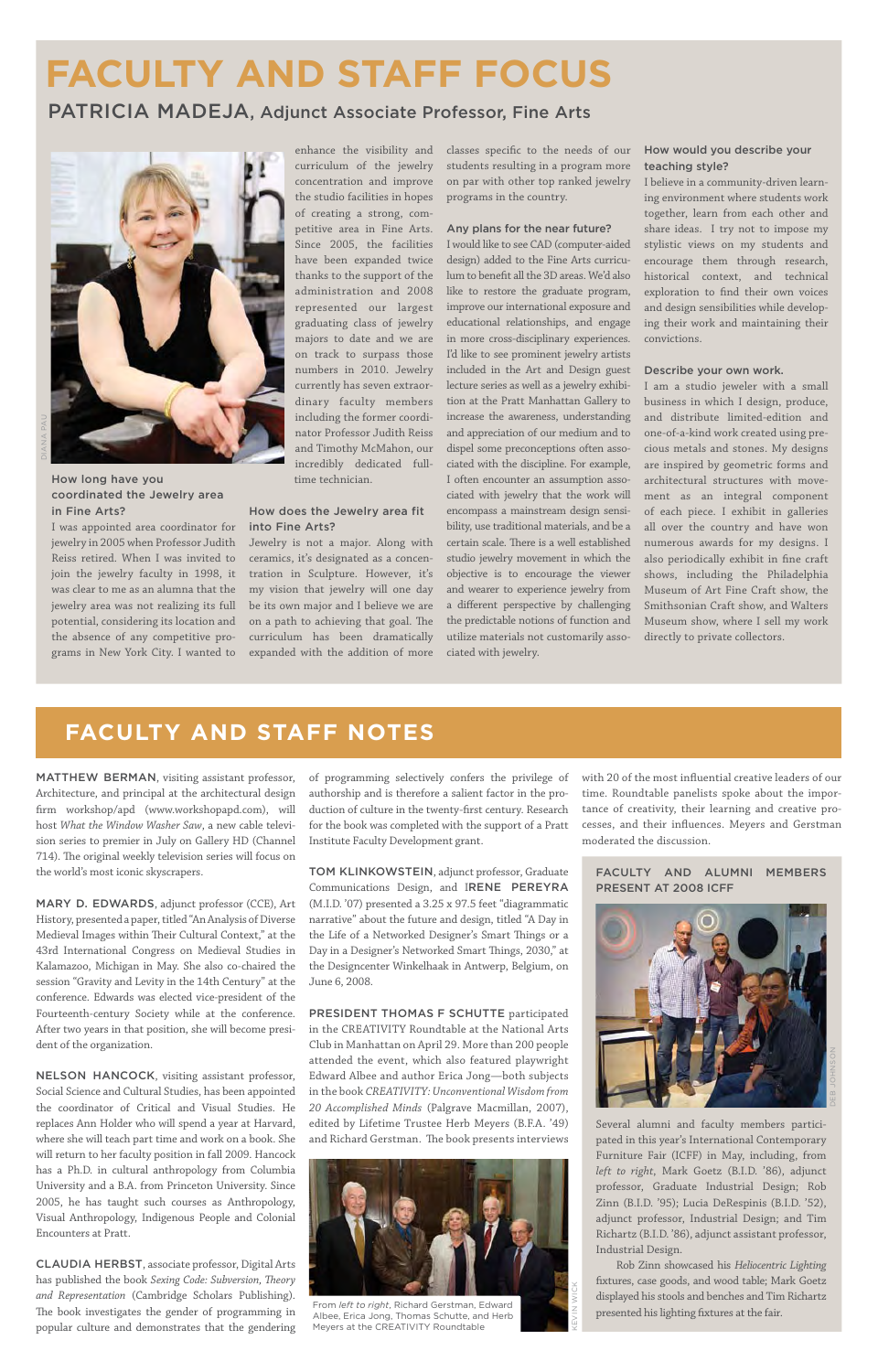## **Excitement Marks 2008 Pratt Fashion Show and After party**

**P**ratt, home of the first fashion design program in the United States, celebrated its 109th Annual Fashion Show on May 7 with a dazzling runway show of the work of 23 graduating fashion majors.

During the event, Pratt named Carmen Marc Valvo its 2008 Fashion Icon. The award was conferred by actress and opera singer Emmy Rossum. In his acceptance speech, Valvo inspired students with these words: "You are entering one of the most exciting fields of design. It takes dedication, perseverance, and the love of your art to succeed. The path you will take is always unpredictable, and where you hope to be today is probably not where you will be tomorrow."

For the fourth year, The Importer Support Program of the Cotton Board and Cotton Incorporated were the sponsors of the Pratt Fashion Show. Cotton Incorporated, funded by U.S. growers of upland cotton and importers of cotton and cotton textile products, is the research and marketing company representing upland cotton. The program is designed and operated to improve the demand for and profitability of cotton.

Over each of those four years, Cotton Incorporated has held a competition, challenging Pratt students to show the versatility of cotton fabrics by incorporating them into eveningwear. This year, First Prize (\$5,000) went to Jessie Leigh Voris, for a cream-colored, A-line muslin gown with a handcrafted overlay of triangles. Second Prize (\$1,500) went to Adrianne Waite for her pleated, drop-waist, two-piece dress. Nikki Marcheggiani earned Third Prize (\$1,000) for her strapless box-pleat dress, spray-painted purple.

The Fashion Show also introduced a new honor this year: The Merrick and Lillian Pratt Best of Show Award of \$5,000, generously funded by the couple to support the careers of promising fashion designers graduating from Pratt. Yamel Mendoza earned the accolade for her collection of elegant, jewel-toned evening gowns inspired by peacocks.

After the show, President Schutte hosted an exclusive after party at the Bowery Hotel in Manhattan in honor of Valvo. Guests at the fashion show and after party included such luminaries as fashion designer Nicole Miller and painter Kehinde Wiley.





with Emmy Rossum, Fashion Design Chair Rosie DePasquale, and President Schutte



Painter Kehinde Wiley and Lainie Dalby

Isabel Morton with President Schutte



Nicole Miller, Carmen Marc Valvo, and



Trustee Juliana Curran Terian



Cotton Incorporated Eveningwear Competition winners and their creations, *from left to right*, Jessie Leigh Voris, Adrianne Waite, and Nikki Marcheggiani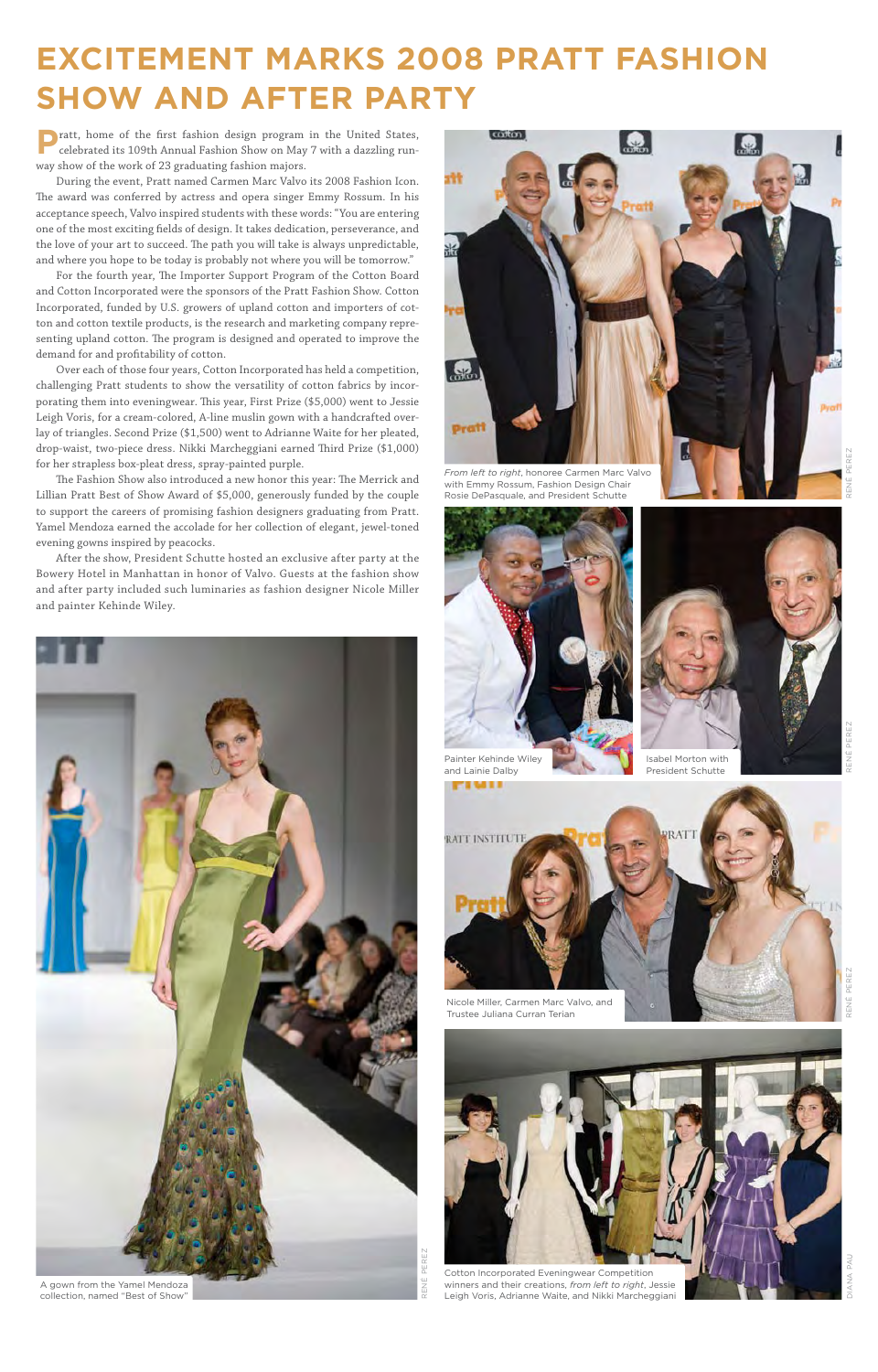**P**ratt granted degrees to more than 1,000 bachelors and masters candidates during its 119th annual Commencement on The Grand Mall of the Brooklyn campus on the rainy morning of May 9. In addition, the Institute bestowed honorary degrees on architect Zaha Hadid, dancer/choreographer Judith Jamison, and arts administrator Thomas Cahill.

Cahill, who is president and chief executive officer of Studio in a School Association, Inc., New York City's largest visual arts education organization, which places professional artists in city schools, delivered Pratt's Commencement address. He started with the vexing question: "You know how important art is, but if art is so important, why does it play such a small role in public education?" The administrator, who attended high school in Brooklyn, acknowledged that some of his most influential teachers had graduated from Pratt. "I know that all of you sitting here would not be where you are without the high school teachers that shaped and formed those original connections to making, viewing, and responding to works of art." Cahill asked the graduates "to leave with a promise that when you land in your communities you'll bring back the hope that art education can be a major part of the schools."

During the ceremony, Pratt honored 2008-2009 Distinguished Teacher, Floyd Hughes, a beloved adjunct associate professor of communications design, who urged students to constantly work on

their craft and to continue to improve. "Never forget who you are in the field," he added. "You are the talent, the creator, the innovator. You should never feel you are anything less."

Writing graduate Aimee Oz, who earned the honor "Tribute to a Graduating Student," served as Pratt student commencement speaker. She concluded, "We have been given the best possible training. Our imagination has been guided, our skills perfected. Today, like runners in a relay race, we take up the challenge of self-determination and the will to carry onward."



**P**ratt presented its 2008 Pratt Show May 6–8 at the Manhattan Center, in midtown Manhattan. Juried by Pratt faculty, the show featured the best work by students in various programs at Pratt including advertising, graphic design, illustration, industrial design, interior design, packaging design, jewelry design, digital arts, and animation.

The Pratt Show is intended to give industry professionals and the public a chance to see the best work of Pratt designers. This year, 683 design professionals from 471 companies attended an exclusive reception as a result of the show's reputation for presenting the freshest new talent in art and design in New York City. Representatives came from companies as diverse as The Blue Man Group, Bravo TV, Curious Pictures, Calvin Klein, Nickelodeon, *Real Simple* magazine, and West Elm.

On display on the sidewalk in front of the Manhattan Center were two Nissan Cubes with exterior colors, graphics, seat materials, and window

treatments enhanced by Pratt industrial and fashion design students, under the direction of Professor Martin Skalski. The group had collaborated with Nissan North America in a project titled "Cube-ism: Automobile Meets Art," designed to introduce the Nissan Cube to the American market and to offer students an opportunity to create effective solutions to real-world problems. The cars also had been displayed at the 2008 New York International Auto Show at the Javits Center in April.

## **2008 Pratt Show Presents Best in Student Designs**

## **PRATT USHERS FORTH CLASS OF 2008 DURING 119TH COMMENCEMENT**

these newly minted graduates.



Commencement speaker Thomas Cahill

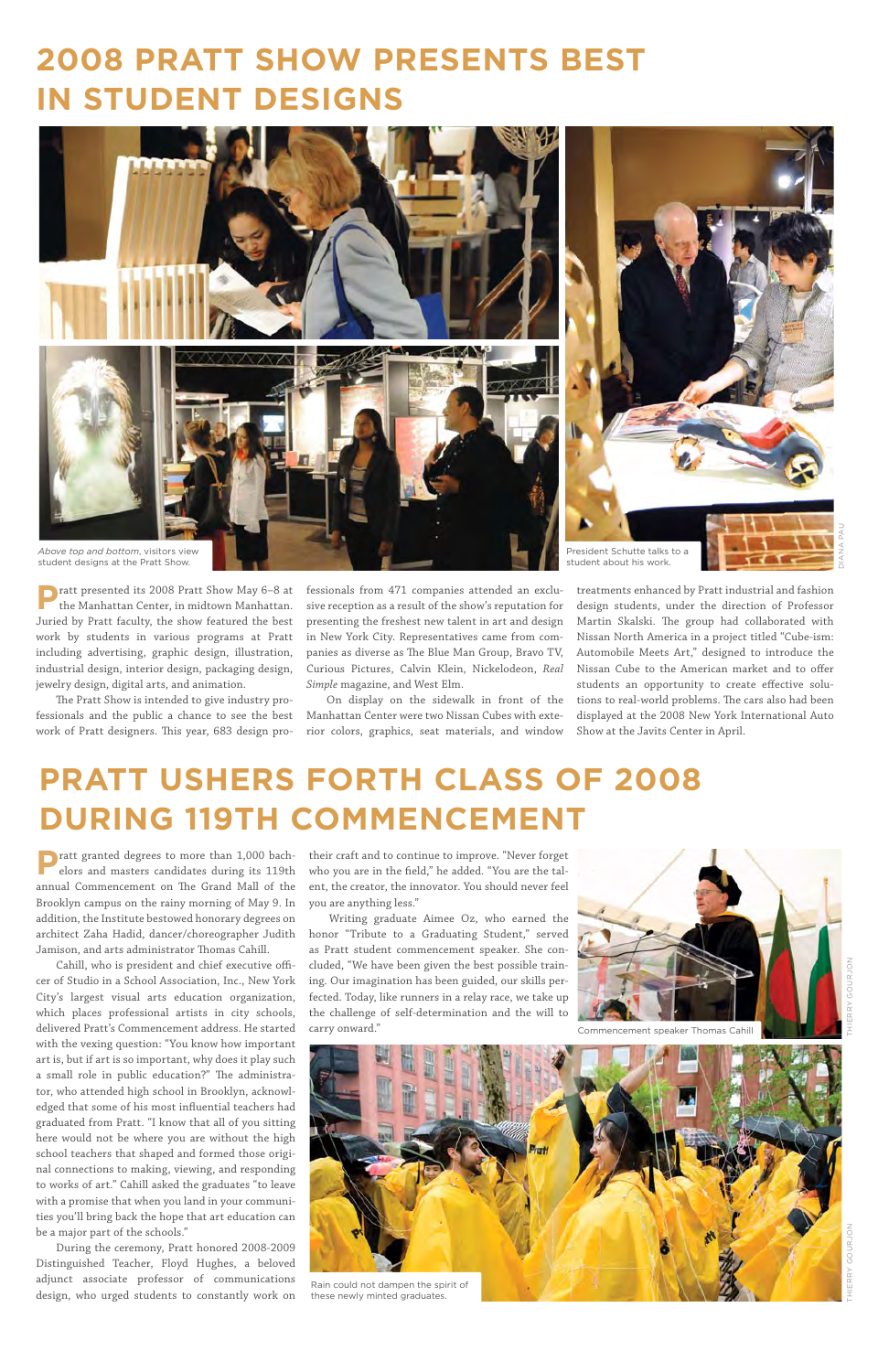#### During the spring semester, you studied in the Rome Program. What was your main impetus for going?

To go to a place I had never been. Growing up, I never traveled and that is what drew me to Pratt. So, going on the same instinct that brought me to New York, I decided to study in Rome.

#### Where did you grow up?

In a small town in South Carolina. I didn't leave until I came here to Pratt to study. It's fun to think of these different stages in my life. Growing up in a rural setting and not being able to go anyplace because I was too young to drive, I only knew a very small part of the world that existed around cotton fields and horses. Once in New York, I was overwhelmed by the cultural diversity and the virtue of having a subway only a few blocks down the street. I was able to experience a slower pace in Rome, where you can reach any part of the city on foot.

What were your favorite aspects of the trip?

**Three students in Pratt's industrial design** program have been selected as winners of the Fourth Annual Umbra/Pratt Design Competition. This year, Umbra, a worldwide leader in casual, contemporary, affordable design for the home, asked students to reinvent an everyday commercial object and to contemporize or improve its function.

Traveling was great. We had classes that went throughout the city of Rome. We also had trips that went to southern and northern Italy. Though I think my favorite part was being in Europe and having a spring break. My favorite class in Rome was actually Design—my main class. Though all the other classes were great, too, I enjoyed it most because I got to learn about urban spaces that are completely unique and then use it towards our own design project.

#### Did anything about the country surprise you?

I noticed how important the street life is in Rome. The city has a complex thread of public spaces throughout. Our studio was located in the Piazza of Santa Maria in Trastevere. No matter what time of day it was, we were able to experience something new and still be part of it while we were inside working on our projects.

### WINNING DESIGNS SELECTED IN Umbra/Pratt Design Competition

### **student spotlight**



The Master Academic Plan (MAP), which **•**<br>outlines directions and priorities for outlines directions and priorities for Pratt's academic endeavors between the present and 2012, was fully endorsed for integration into the Institute's overall Strategic Plan by the Academic Affairs Committee of Pratt's Board of Trustees in May.

Third-year graduate student Carolina Kim won First Prize for *Talk Bubble Note Boards*, a pair of magnetic message boards reconceived as talk-bubbles. Senior Mino Kodama won Second Prize for *Nesting Tea Lights*, candleholders set on pillars; and sophomore Sarah Waxman won Third Prize for *Babushka Measuring Spoons*, inspired by Russian folk art.

"This is an invaluable opportunity and these students are not only very eager to learn, they are capable of creating professional product design, as was proven this year," said Paul Rowan, Umbra co-founder and vice president of design.

The Umbra/Pratt studio was co-directed by Matthew Burger, chair of industrial design with Noah King, a visiting instructor in the department. Competition judges were Pratt alumnus

and award-winning interior and housewares designer Harry Allen, freelance writer and former managing editor of *ID* magazine David Sokol, and Paul Rowan.

Winners receive gift certificates for Umbra products, the opportunity to do an externship, and royalties if their product design is manufactured, with a percentage going to Pratt's industrial design program. The winning designs were displayed at the International Contemporary Furniture Fair at the Javits Center in Manhattan in May and are now on display at Umbra's flagship store in Toronto.



with Paul Rowan

Chad Reid Mathias Undergraduate Architecture

View *Gateway* online at http://www.pratt.edu/pr-comm# To submit information for *Gateway*, please contact Elizabeth Randolph.

Patricia Pelehach **vice president for development** Mara McGinnis **executive director of public relations and communications** Elizabeth Randolph *gateway* **editor** erandolp@pratt.edu / North Hall, Room 219 / 718–399–4515 Jess Morphew **Art Director** Diana Pau **Photo manager and** *gateway* **Layout** Nora Quinn **Production Manager** Adrienne Gyongy WRITER/COPY EDITOR Amy Aronoff **Contributor**

**and Communications division of development pratt institute**

### Master Academic Plan Approved by Board of Trustees Committee

The plan's title, "Pratt Education in the 21<sup>st</sup> Century: Poetic Pragmatism," belies its emphasis on an education that blends creative exploration with problem-solving and research skills that address today's diverse, global environment. The aim, the plan states, is to "create leaders who challenge boundaries and define new directions and disciplines."

According to the MAP, Pratt will enhance its leadership in studio-based education by pursuing such goals as:

- Strengthening the curriculum by bolstering the role of research—both institute-wide and in academic departments, building greater integration and flexibility into students' educational experiences, and integrating cuttingedge technical innovations and sustainability into the curriculum.
- Bolstering the recruitment and retention of highly qualified, diverse faculty members. •

•

- Improving student learning by a variety of methods, including an increase in internship opportunities and an analysis of current practices followed by recommendations for improvement,
- Creating an International Education Center to increase students' international and multicultural experiences. •
- Enhancing academic support through a Teaching and Learning Center, which will assist both students and faculty members. •
- Strengthening engagement with New York City, the professions, and the local community. •

The MAP represents more than a yearand-a-half's work by the Office of the Provost, Pratt's academic departments, schools, and the Academic Senate. Individual schools and departments will now integrate the elements of the plan into their academic areas. "The plan is flexible, allowing individual schools and departments to define their niche and to express their individuality," Barna reports.

For a full copy of the Master Academic Plan, visit www.pratt.edu/office\_of\_the\_provost#

*Corrections:* In the May 23 edition, we reported that Angela Davis had served as the inaugural Scholar in Residence for the School of Liberal Arts and Sciences this spring. She is one of several the school has hosted in the past. In the May 9 edition, we reported that Claire Barrett had won the Macy's Award For Outstanding Achievement in jewelry design; she won the Macy's East Award. In the March 23 edition, we misspelled the name of the Third Place winner in the George Kovacs Lighting Competition; his name is Robert Volek, not Volex.

# GATEWAY **BUD COMMUNICATIONS**